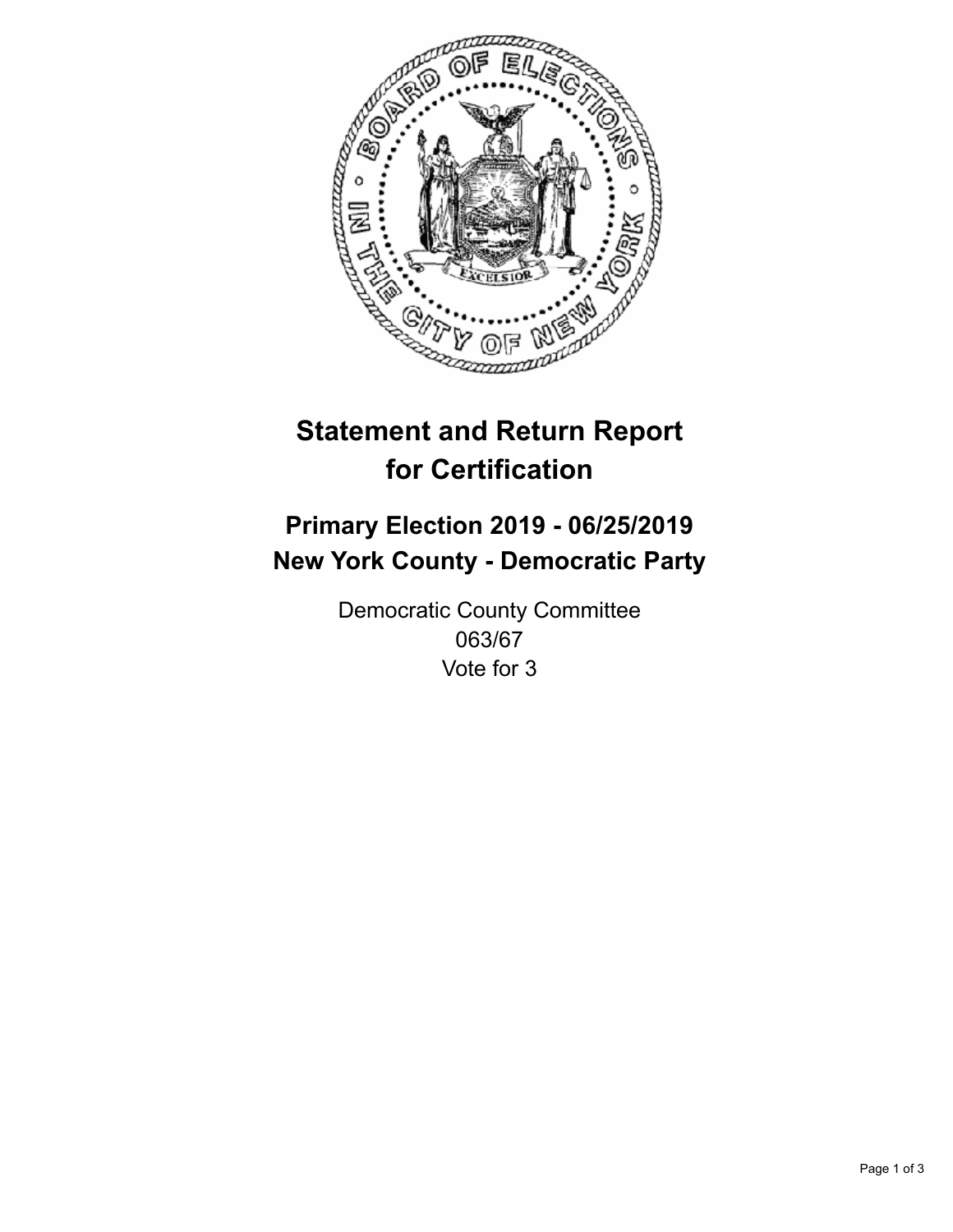

## **Assembly District 67**

| <b>PUBLIC COUNTER</b>                                    | 6        |
|----------------------------------------------------------|----------|
| MANUALLY COUNTED EMERGENCY                               | 0        |
| ABSENTEE / MILITARY                                      | 0        |
| AFFIDAVIT                                                | 0        |
| <b>Total Ballots</b>                                     | 6        |
| Less - Inapplicable Federal/Special Presidential Ballots | $\Omega$ |
| <b>Total Applicable Ballots</b>                          | 6        |
| DAVID OSTWALD                                            | 0        |
| <b>AGNES ABREU</b>                                       | 2        |
| ELSIE CADET-GREIG                                        | 2        |
| SUZANNE JACOBSON                                         | 5        |
| <b>VINCENT MEEHAN</b>                                    | 2        |
| <b>Total Votes</b>                                       | 11       |
| Unrecorded                                               | 7        |